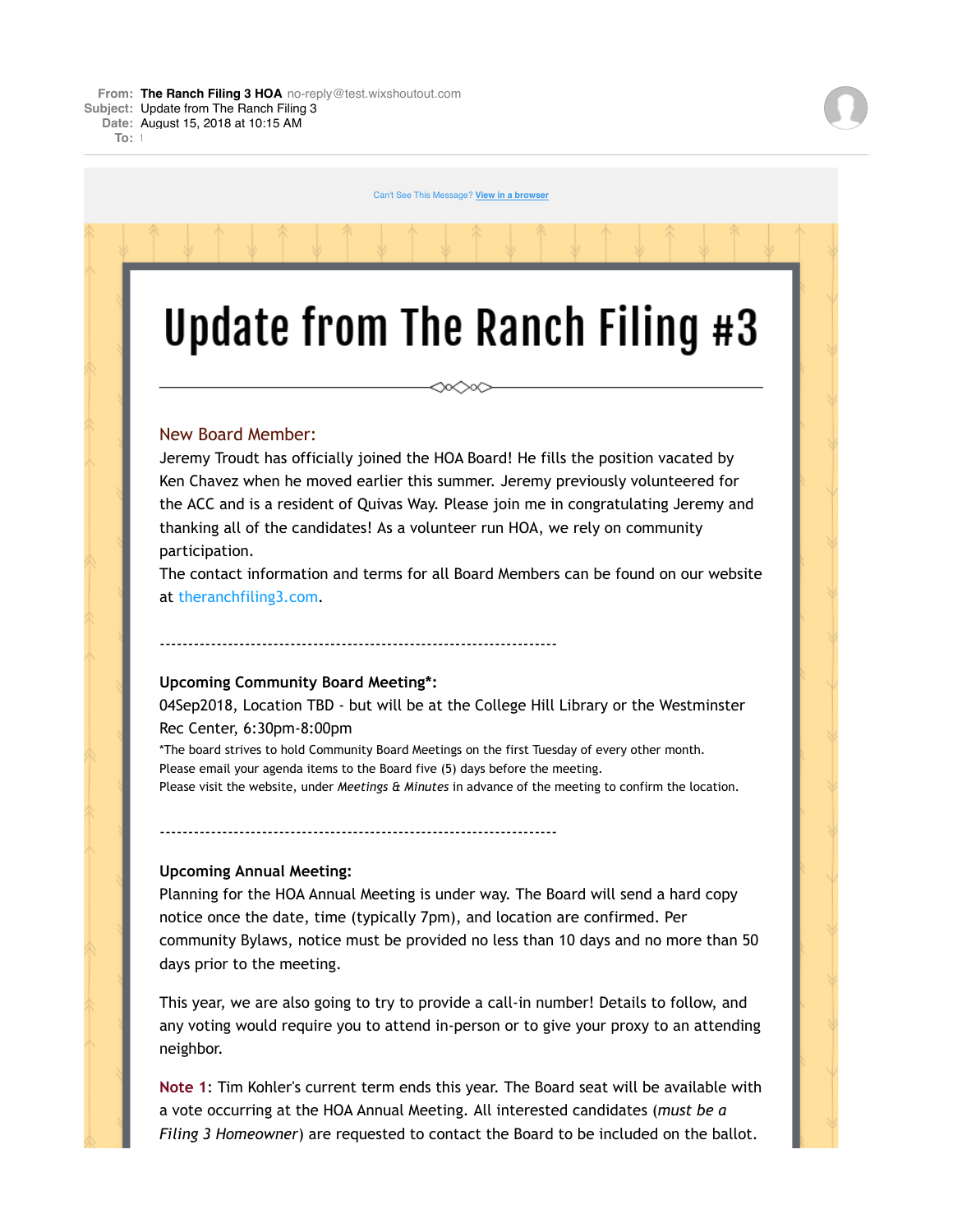The ballot and proxy form will be included with the mailed meeting notice. Mr. Kohler serves in the Treasurer role and may choose to run for re-election as well.

**Note 2:** Are you able to offer childcare during the meeting? Some residents have been unable to attend the Annual Meetings due to a lack of childcare. While kids are welcome at the meeting, it certainly can be boring for them. Please let the Board know if you are willing and able to provide childcare during the meeting, approx. 7pm-9pm, and we'll help share the information. Thank you for your support!

## **Survey Results Posted Under Documents & Forms > Neighborhood Updates**

----------------------------------------------------------------------

Thank you for participating in this year's survey. Your feedback will be considered when drafting revisions to the Covenants, Conditions & Restrictions (CC&Rs) document. As initially indicated, the community will be invited to participate in subcommittees to help craft some of the areas for revision, and no changes will be made to the CC&Rs without a homeowner vote.

# **Get Our Latest Updates**

Add your email...

Subscribe



https://www.theranchfiling3.com/ $\left(\rightarrow\right)$